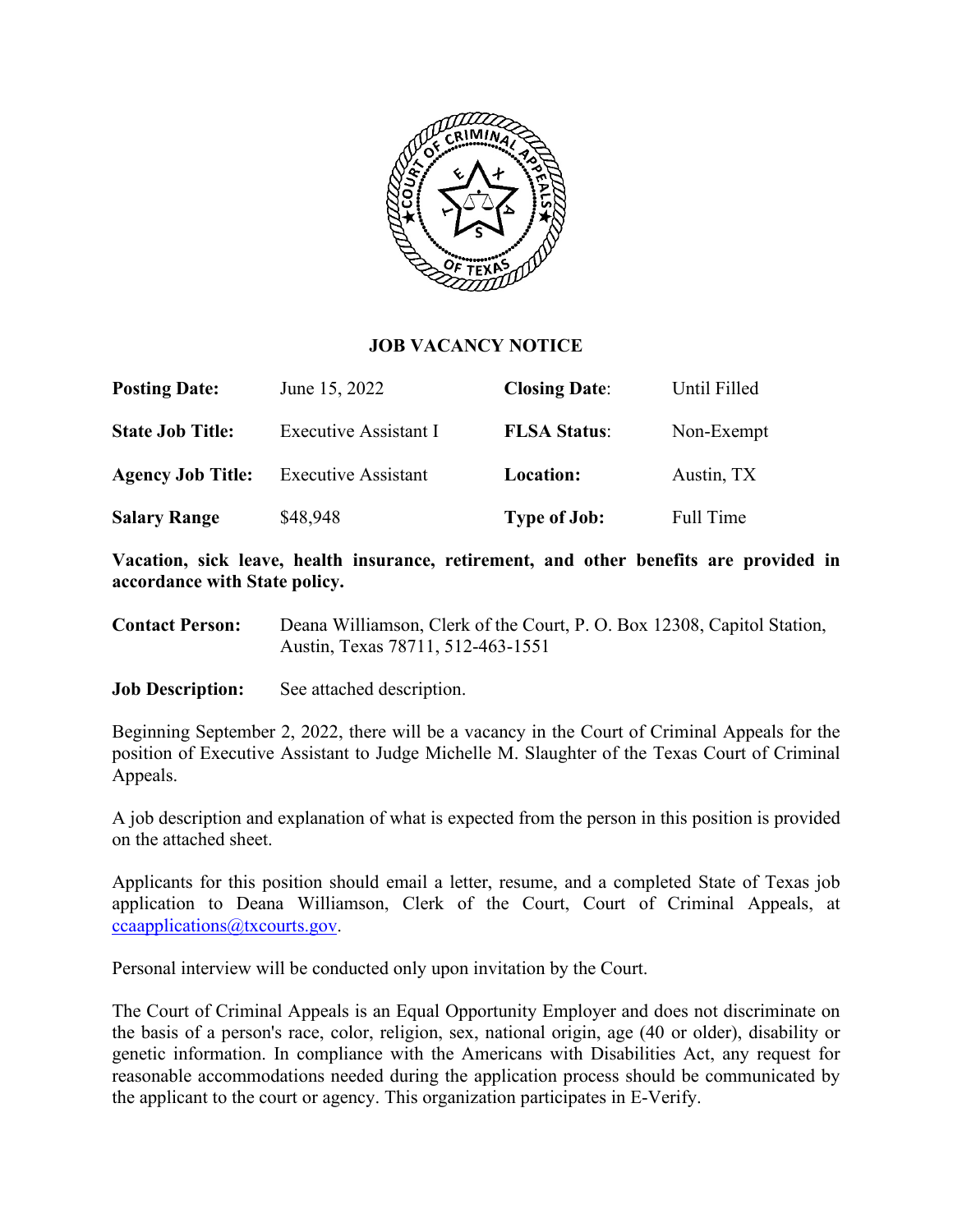# **EXECUTIVE ASSISTANT I CLASS NO. 0160 SALARY GROUP B17**

# **JOB DESCRIPTION**

## **GENERAL DESCRIPTION**

Executive Assistant to a Judge of the Texas Court of Criminal Appeals. Responsible for assisting judge and staff attorneys with communications, correspondence, legal editing, case management, docket control, planning, scheduling, calendar coordination, and other executive functions.

Works under general supervision with moderate latitude for the use of initiative and independent judgment.

After the first six months, this position allows for two days each week of work from home. Days must be approved by the Judge.

## **EXAMPLES OF JOB DUTIES**

Provide administrative and technical assistance and support to judge and chambers staff.

Master internal administrative policies, procedures, standards, and methods.

Coordinate calendars, meetings, and other appointments.

Prepare notices and memoranda for meetings and conferences.

Maintain and update docket assignments and information related to such assignments for judge and judicial staff.

Communicate with others at the Court and with outsiders, including the public.

### **GENERAL QUALIFICATIONS**

#### **Experience and Education**

At least five years' experience in administrative support to executives and/or senior management.

#### **Knowledge, Skills, and Abilities**

Strong organizational skills, especially the ability to keep track of and communicate deadlines.